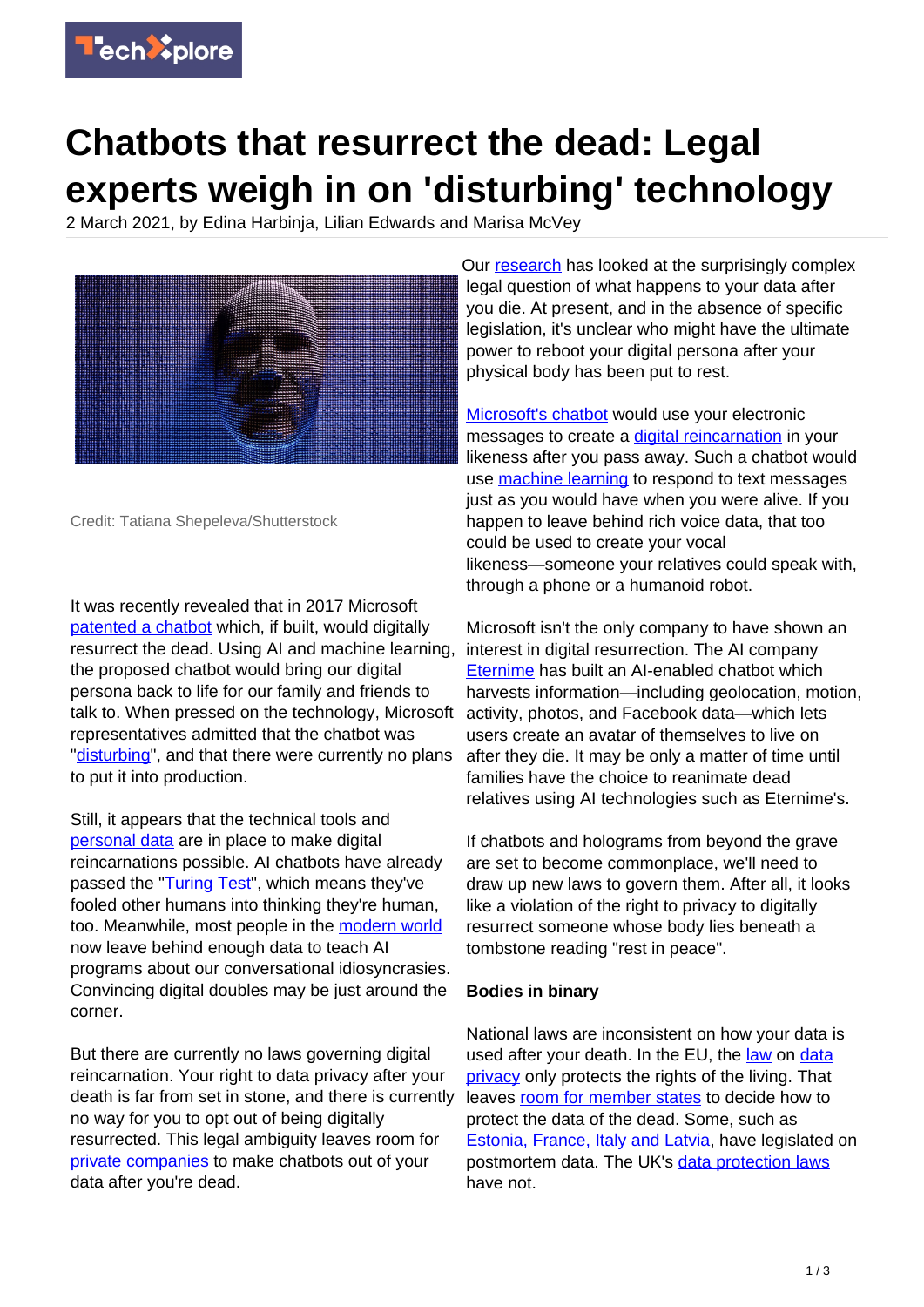

To further complicate matters, our data is mostly controlled by private online platforms such as Facebook and Google. This control is based on the terms of service that we sign up to when we create profiles on these platforms. Those terms fiercely protect the privacy of the dead.

For example, in 2005, [Yahoo! refused](https://www.cnet.com/news/yahoo-releases-e-mail-of-deceased-marine/) to provide email account login details for the surviving family of a US marine killed in Iraq. The company argued that their terms of service were designed to protect the marine's privacy. A judge eventually [ordered](http://usatoday30.usatoday.com/tech/news/2005-04-21-marine-e-mail_x.htm?POE=TECISVA) the company to provide the family with a CD containing copies of the emails, setting a legal precedent in the process.

A few initiatives, such as **Google's Inactive Account** [Manager](https://www.theatlantic.com/technology/archive/2013/04/google-death-a-tool-to-take-care-of-your-gmail-when-youre-gone/274934/) and [Facebook's Legacy Contact,](https://publications.aston.ac.uk/id/eprint/37748/1/Post_mortem_privacy_2_0_theory_law_and_technology.pdf) have attempted to address the postmortem data issue. They allow living users to make some [decisions](https://www.tandfonline.com/doi/full/10.1080/13600869.2017.1275116) on what happens to their data assets after they die, helping to avoid ugly court battles over dead people's data in the future. But these measures are no substitute for laws.

One route to better postmortem data legislation is to follow the example of [organ donation](https://research.aston.ac.uk/en/publications/posthumous-medical-data-donation-the-case-for-a-legal-framework). The UK's "opt out" [organ donation law](https://www.organdonation.nhs.uk/uk-laws/organ-donation-law-in-england/) is particularly relevant, as it treats the organs of the dead as donated unless that person specified otherwise when they were alive. The same opt out scheme could be applied to postmortem data.

This model could help us respect the privacy of the dead and the wishes of their heirs, all while considering the [benefits](https://link.springer.com/chapter/10.1007/978-3-030-04363-6_11#:~:text=Posthumous%2520medical%2520data%2520donation%2520(PMDD)%2520refers%2520to%2520the%2520act%2520of,health%2520services%252C%2520throughout%2520their%2520life.) that could arise from [donated data:](https://papers.ssrn.com/sol3/papers.cfm?abstract_id=3536264) that data donors [could help save](https://ec.europa.eu/digital-single-market/en/news/proposal-regulation-european-data-governance-data-governance-act) [lives](https://ec.europa.eu/digital-single-market/en/news/proposal-regulation-european-data-governance-data-governance-act) just as organ donors do.

In the future, private companies may offer family members an agonizing choice: abandon your loved one to death, or instead pay to have them digitally revived. Microsoft's [chatbot](https://techxplore.com/tags/chatbot/) may at present be too disturbing to countenance, but it's an example of what's to come. It's time [we wrote the laws to](https://thefutureofprivacylaw.wordpress.com/) [govern this technology.](https://thefutureofprivacylaw.wordpress.com/)

This article is republished from [The Conversation](https://theconversation.com) under a Creative Commons license. Read the [original article](https://theconversation.com/only-2-of-conversations-end-when-we-want-them-to-heres-why-thats-cause-for-celebration-156231).

Provided by The Conversation